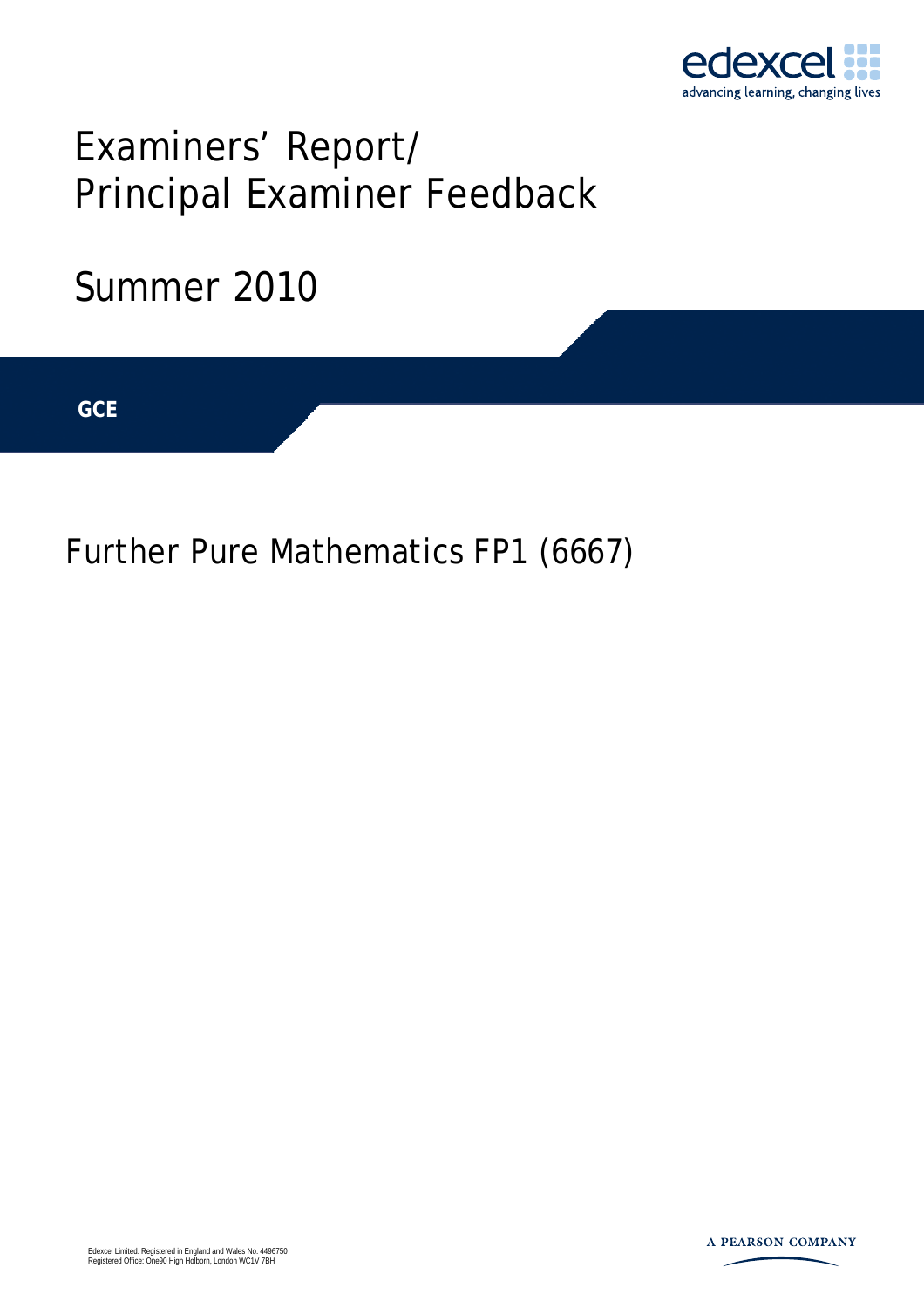Edexcel is one of the leading examining and awarding bodies in the UK and throughout the world. We provide a wide range of qualifications including academic, vocational, occupational and specific programmes for employers.

Through a network of UK and overseas offices, Edexcel's centres receive the support they need to help them deliver their education and training programmes to learners.

For further information, please call our GCE line on 0844 576 0025, our GCSE team on 0844 576 0027, or visit our website at www.edexcel.com.

If you have any subject specific questions about the content of this Examiners' Report that require the help of a subject specialist, you may find our Ask The Expert email service helpful.

Ask The Expert can be accessed online at the following link:

http://www.edexcel.com/Aboutus/contact-us/

Summer 2010

Publications Code UA023924

All the material in this publication is copyright © Edexcel Ltd 2010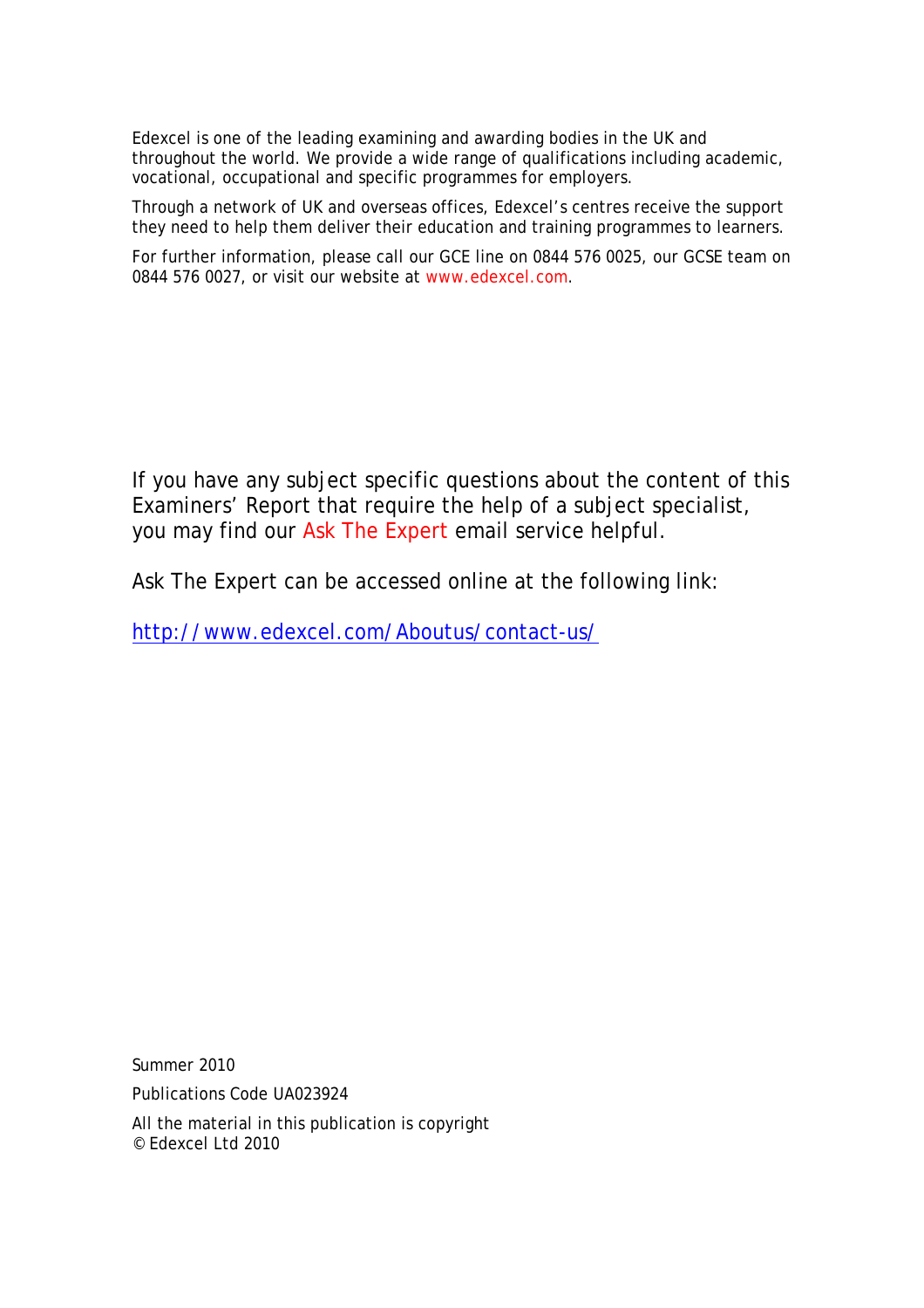### **Further Pure Mathematics Unit FP1 Specification 6667**

#### **Introduction**

The majority of candidates had been very well prepared for this paper and made a good attempt at most of the questions. Q1(a), Q3(a), Q5(a), Q7, Q8 and Q9 provided discrimination at the higher levels, as solutions to these questions required careful explanation to demonstrate understanding. The presentation of answers was usually good and most candidates understood that a proof requires each line of reasoning to be explained fully and clearly. However, there were a number of candidates who began 'show that' questions by stating the result they were trying to prove and then finished with one expression equalling an identical expression. This is not to be encouraged and candidates should be advised to start with one side and proceed to the other, or to take each side separately and make a clear conclusion that LHS=RHS.

#### **Report on individual questions**

#### **Question 1**

Most candidates found this question very accessible with many scoring 7 marks. In part (a) a minority of candidates failed to appreciate this was a "show that" question and omitted the key step of stating or using  $i^2 = -1$ . Other than this, numerical errors were very rare. Part (b) was very well done and the modulus was usually correctly given as 13. In part (c) most candidates appreciated that inverse tangent was needed, but many could not deal with the fact that the point was in the third quadrant. Wrong answers such as 1.97 and 1.18 were common. The need to identify the correct quadrant is essential for candidates hoping to continue to FP2 and FP3. In addition, a common error was to give the answer as -1.96, arising from rounding too early when finding  $-pi +1.18$ . In part (d) the argand diagram was usually correct, though there were some errors. Candidates should be advised not to extend their working to the very bottom of the page, past the scanned area. Many plots of –5-12i were beyond the scanned area.

#### **Question 2**

Generally this was a very accessible question where the vast majority of candidates gained full marks. They had a clear understanding of the process to find the inverse matrix and were able to apply it successfully in most cases. There were some arithmetical errors in finding the determinant and some candidates could not deal with the structure of the inverse matrix. A few did not substitute the given value for a. A much longer method involving simultaneous equations was much more prone to errors and fortunately not seen very often. In part (b) most understood the definition of a singular matrix and were able to solve their quadratic equation to give two accurate values for a. Some rejected the negative solution however, losing the last mark.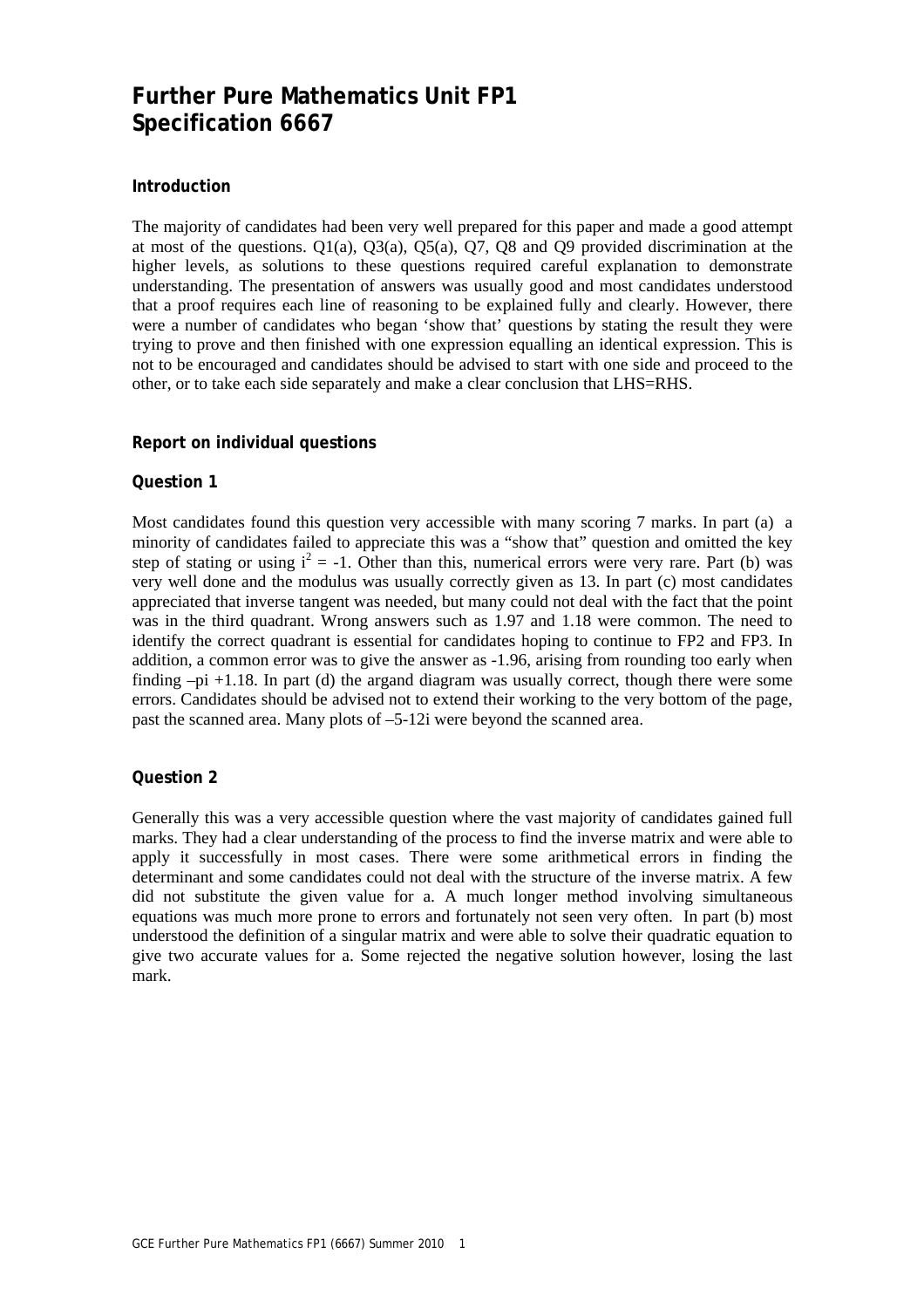Part (a) was straightforward and generally well done. Very few errors were made in the numerical evaluations (we do need to see these). There were, however, a minority of candidates who did not give the required conclusion, which ideally requires the sign change to be noted and a statement made of the interval for the root. In part (b) a few candidates attempted linear interpolation – maybe indicating a lack of practice with interval bisection. The numerical evaluations of f(1.45) and f(1.425), which are required, were well done by the majority of candidates. A noticeable number, however, did not produce a correctly stated conclusion – commonly no statement at all or just a single *x* value. Candidates should be made aware that, if the interval notation is used, the smaller number should be first – in this case [1.425, 1.45]. Part (c) was generally very well done with the vast majority knowing the Newton Raphson iteration. The most common error was not differentiating the constant  $(+2)$ . A few had problems differentiating 1/x and a small number continued beyond one iteration.

Candidates should be encouraged to evaluate and write down intermediate values in their working, so that if a slip is made the examiner can see where. Failure to do so will have lost a mark here for some candidates.

Candidates should also be encouraged to check that their answers throughout a question are consistent.

#### **Question 4**

In part (a) long division and comparing coefficients were each used to good effect and errors were rare. Part (b) resulted in many good answers. Some however felt that 3, and even  $x + 3$ , was a root and others omitted the real root completely. Some confused roots with factors. It was disappointing at this level to see many candidates failing to solve a quadratic correctly. Candidates should be advised to quote the quadratic formula before using it to ensure that they earn the method mark. Completion of the square was often more successful in this question than use of the formula. In part (c) some included an x in their answer and others found a product instead of a sum. The vast majority earned this follow through mark however.

#### **Question 5**

In part (a) a variety of methods were used to verify that the given point was on the parabola, the most common being to substitute x or y into the equation. Many candidates instead found the value of 'a' and substituted into the parametric equations of the parabola, unfortunately losing this mark if insufficient explanation was given e.g. the general parametric equations were not quoted. Part (b) was very well answered by most candidates. Most found the coordinates of the relevant points and used the gradient formula correctly. A surprising number quoted or used the

gradient as  $\frac{x_2 - x_1}{x_2 - x_1}$  $2 - y_1$  $x_2 - x$  $y_2 - y$ −  $\frac{v_1}{-y_1}$ . The main error was to use differentiation to find the gradient of the line, an  $-y_1$ 

error which was penalised heavily as it was a complete misinterpretation of the question.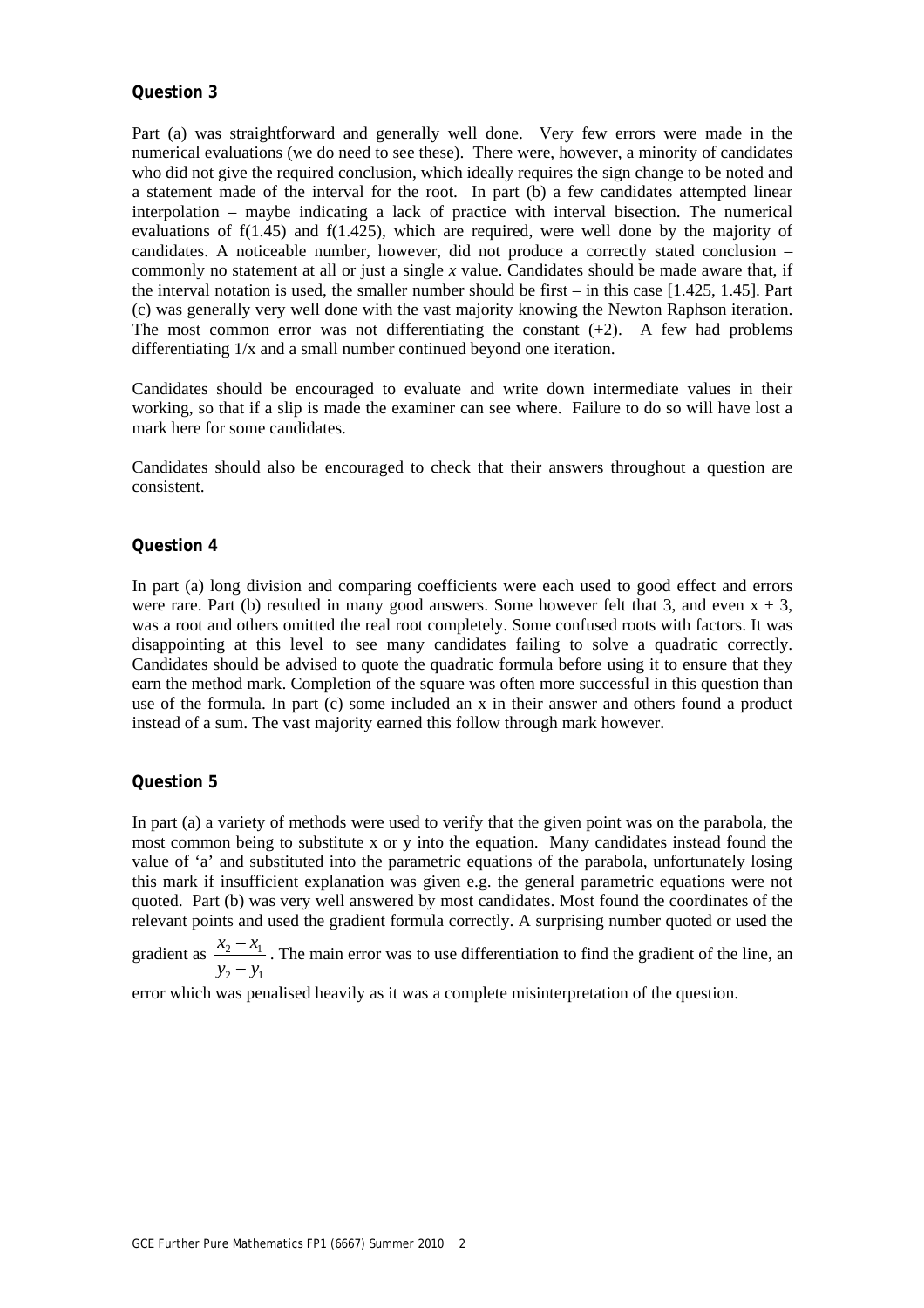Part (a) was generally well done. Some however did have the columns of their matrix the wrong way round. Part (b) was similar to (a), but slightly less well done, with both sign and column errors. Candidates who have been taught to sketch a graph and transform a unit triangle/square performed well throughout this question.

There were a noticeable minority who appeared to have no idea about using matrices for transformations, which meant a loss of access to some fairly straightforward marks. Many candidates multiplied their matrices in the wrong order for part (c). In this particular case it made no difference, and was not penalised, but it suggests that many candidates were not aware of the correct order.

The majority of candidates knew how to multiply matrices in part (d) and were able to achieve a correct answer. In part (e), most candidates were successful in obtaining the correct equations. Of those who didn't, the majority were able to follow through from their (c) and (d). As in many other questions, candidates should be encouraged to check that their final solutions are consistent with their matrices.

#### **Question 7**

Well explained logical explanations to both parts were rare and indicated a very good candidate. In part (a) those who began with the RHS and attempted to reach the LHS had most success. Elegant proofs were in the minority, with many candidates forced to start with the LHS and the RHS separately, and then attempting to meet in the middle. Those who adopt this approach should be aware of the need to reach a conclusion. Considering  $f(k+1)$  - 6f(k) was a productive starting point for some, yielding neat efficient proofs.

Part (b) was probably the toughest question on the paper. Far too many candidates ignored the "hence" and just considered  $f(k+1) - f(k)$ , because that is what they usually do. Of these, very few could deal convincingly with the  $6<sup>k</sup>$  term that resulted, and just as few returned to making  $f(k+1)$  the subject before drawing a conclusion. Of those taking the approach suggested in the question, relatively few could demonstrate convincingly that  $f(k+1)$  was divisible by 8. Many immediately reverted to the original definitions and went nowhere. One very good candidate proved that  $4 \times 2^k$  was divisible by 8 using induction, then used that result in the induction method to answer the question.

There was some, fortunately not too common, highly creative work with powers, but the major problems were the confused and muddled style of candidates' answers. It was rare to see A and B divisible by  $8 \implies A + / -B$  divisible by 8. Also an accurate, concise, end statement making reference to the result being true for all positive integers (or equivalent) was extremely rare. Yet it was clear that teachers had tried hard to instil the essentials of the argument into their pupils, with many setting out "Basis, Assumption, Induction, Conclusion" or similar. Indeed 21% of the candidates achieved full marks on this question.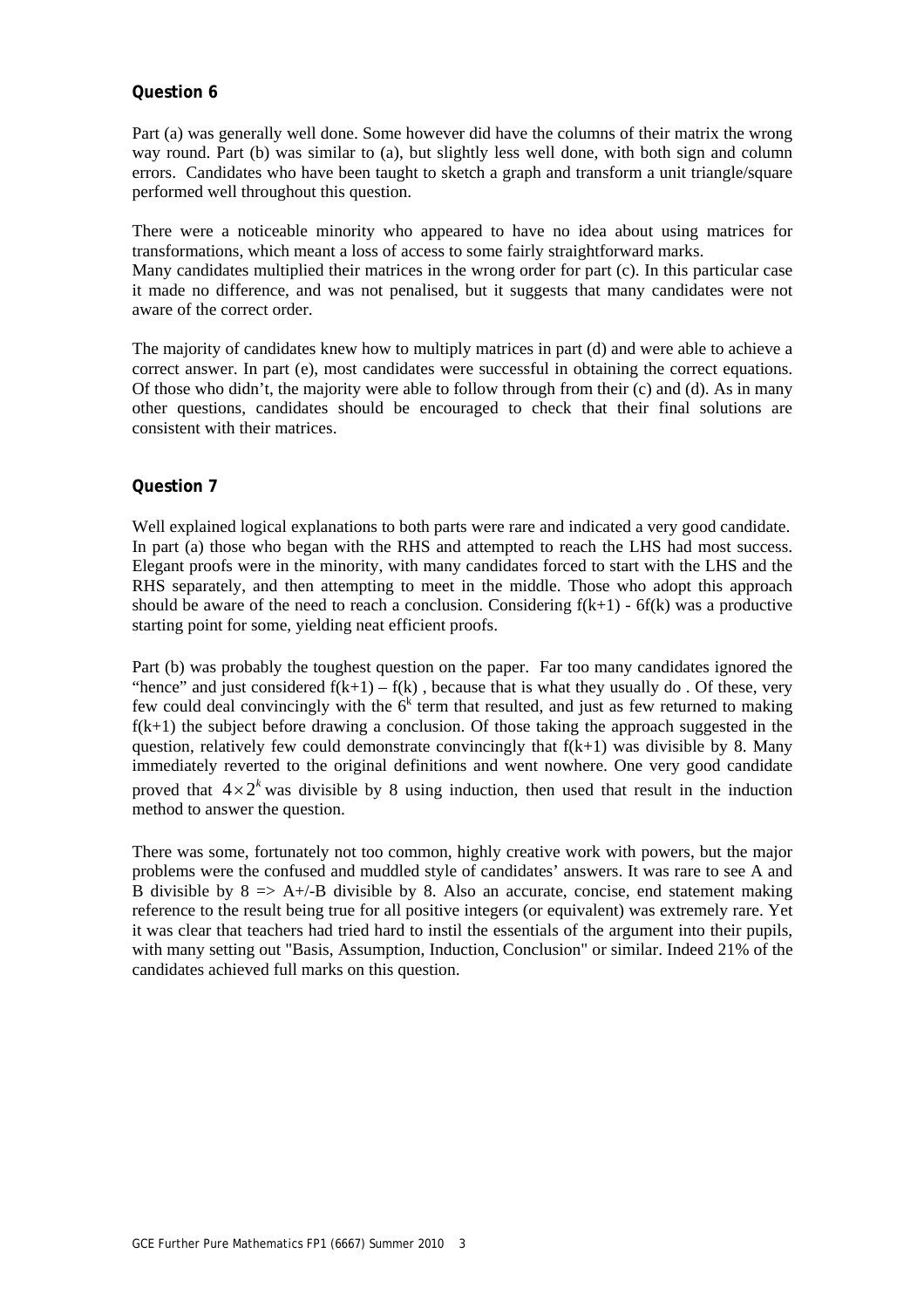Part (a) was extremely well done with very few errors. Several methods were used in (b) to find  $dy/dx$ , the most common being to differentiate  $c^2x^{-1}$ . Those who used implicit differentiation were also mostly successful as well as those who differentiated the parametric equations. Some simply quoted the derivative either in Cartesian or parametric form and these lost marks as the answer was given and this was a "show that" question. Most candidates however did show a clear, full solution to find the equation of the normal. There were some who failed to obtain a numerical value for the gradient so they ended up with a non-linear equation and this was penalised.

The algebra in part (c) was quite challenging for some but the standard of work was very pleasing. Most used simultaneous equations, one linear one the equation of the hyperbola. Usually candidates were able to eliminate one variable successfully to obtain a quadratic in one variable. They were then able to use a variety of methods to solve the quadratic. Many opted for the simple alternative of factorising, noticing that (x-3c) was a factor. Those who used the quadratic formula sometimes confused their powers of *c.* The method of completing the square to solve this quadratic usually led to errors. A small number of candidates used an alternative

approach to (c). They began with  $\frac{t}{\epsilon} = 9$ 3  $\frac{c}{t} - \frac{c}{3}$  $\frac{c}{t} - \frac{c}{3}$  = 9 and simplified the fraction to give a linear

equation leading to a value for *t* and then to x and y. On the whole, candidates showed a good understanding of the concepts required to tackle this question and were able to apply their skills successfully.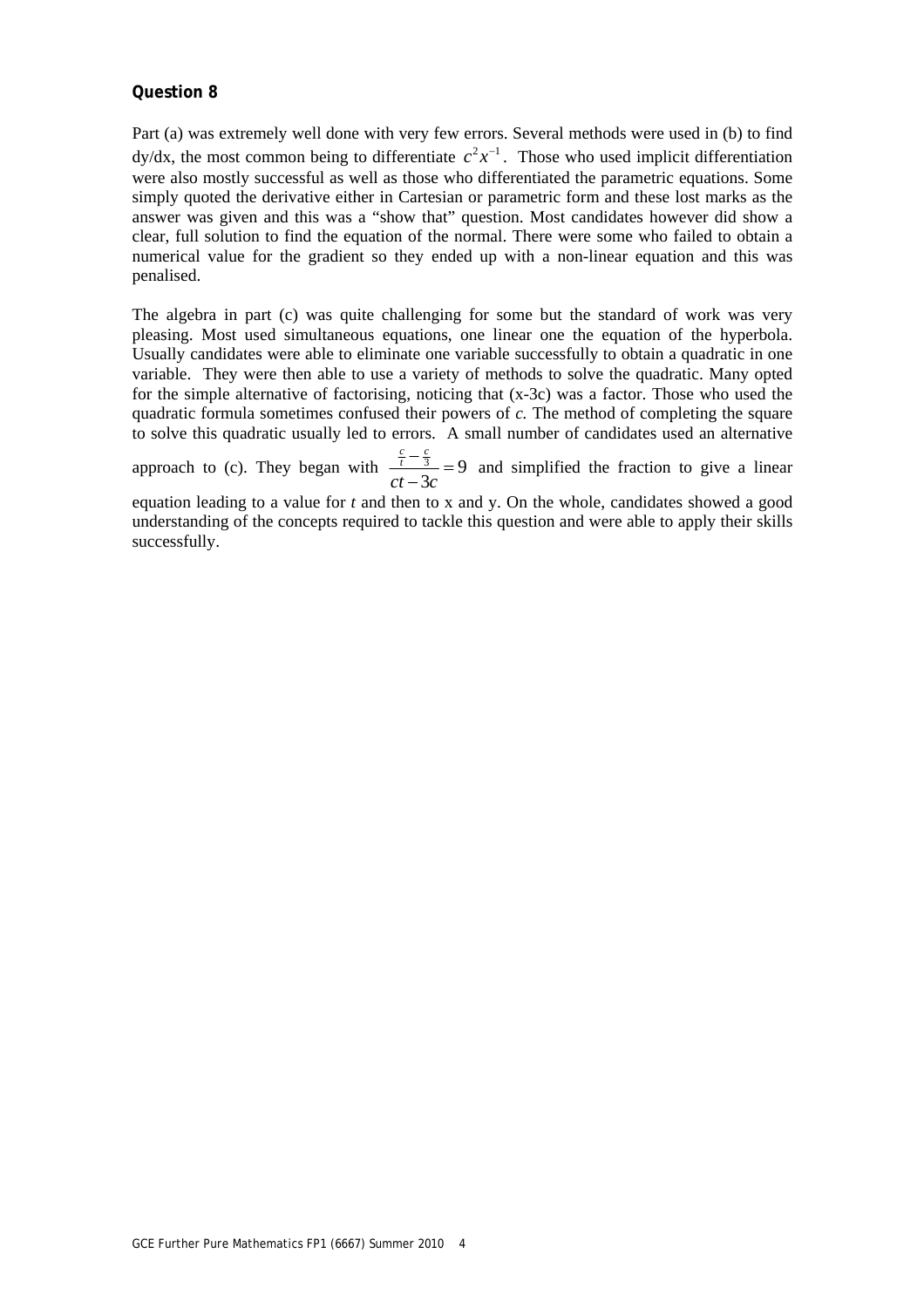Showing the result in part (a) was fairly standard bookwork, and many answers were therefore surprisingly disappointing. The solution to a proof by induction question should be complete and precise. Often far too much was left to the examiner's imagination.

At the first sep when n=1, we expect to see both sides evaluated and shown to be equal, followed by a conclusion – usually "true for  $n=1$ ". In this case there was often no reference to the LHS and there was a lack of conclusion.

"Assume true for n=k" is an essential step and should always be there in a proof by induction. This was often reduced to simply "n=k", which is not enough.

Adding the next term to check for n=k+1 was generally clear but a few added  $1^2$  or just (k+1) instead of  $(k + 1)^2$ . There nearly always is a common factor at this stage, which makes the algebra fairly straightforward. Too many candidates expanded completely to find a cubic, which not all were able to factorise convincingly, many moving straight from a cubic to three linear factors in one step.

A candidate then needs to show clearly that they have the required result with  $(k+1)$  in place of n. A large number did not satisfactorily show this, just leaving the expression as 1/6  $(k+1)(k+2)(2k+3)$  without any reference to substituting  $k+1$ .

A final conclusion is always required and should state that the result "by induction is true for all positive integers n". This conclusion was completely missing at times and incomplete on others.

In contrast part (b) was generally well done. A fairly common error at the beginning was to use 6 instead of sigma 6, causing an error of a factor of n. Very few candidates failed to expand  $(r+2)(r+3)$  correctly.

Many candidates made errors when taking  $n/6$  or  $n/3$  out as a factor – most commonly leaving an n in the last term. This lack of care did create problems in part (c).

In part (c) a majority of candidates were successful but quite a few problems were evident. Some candidates chose to ignore the word "hence" which condemned them straight away. Others only used the result from (b) for the sum from 1 to n, failing to see that they could also use it for the sum from 1 to 2n – thus creating a lot of extra work for themselves. The result for part (c) was given and a number of candidates missed out essential working on the way to this solution. Many candidates having obtained the wrong answer to (b) were convinced they had found the given solution. A small number having failed to get this answer correct went back and corrected their working in  $(b)$  – which is what we would hope to see. 30% of the candidates scored full marks on this question indicating the quality of the candidature on this paper.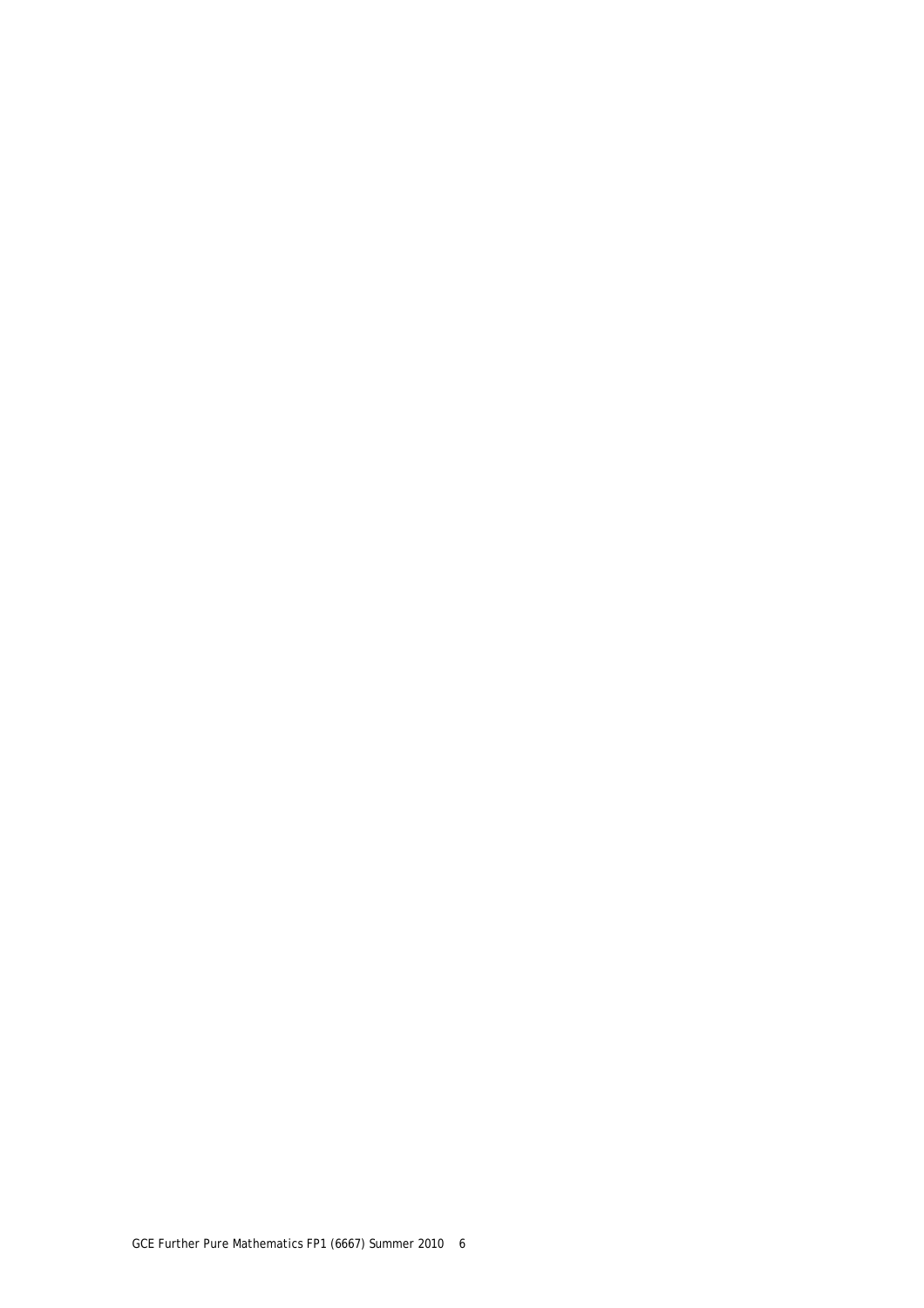## **Grade Boundary Statistics**

| Module         |                                   | Grade            | $A^*$ | A  | B  | $\mathsf{C}$ | D  | E  |
|----------------|-----------------------------------|------------------|-------|----|----|--------------|----|----|
|                |                                   | Uniform<br>marks | 90    | 80 | 70 | 60           | 50 | 40 |
| AS             | 6663 Core Mathematics C1          |                  |       | 59 | 52 | 45           | 38 | 31 |
| AS             | 6664 Core Mathematics C2          |                  |       | 62 | 54 | 46           | 38 | 30 |
| AS             | 6667 Further Pure Mathematics FP1 |                  |       | 62 | 55 | 48           | 41 | 34 |
| AS             | 6677 Mechanics M1                 |                  |       | 61 | 53 | 45           | 37 | 29 |
| AS             | 6683 Statistics S1                |                  |       | 55 | 48 | 41           | 35 | 29 |
| AS             | 6689 Decision Maths D1            |                  |       | 61 | 55 | 49           | 43 | 38 |
| A2             | 6665 Core Mathematics C3          |                  | 68    | 62 | 55 | 48           | 41 | 34 |
| A2             | 6666 Core Mathematics C4          |                  | 67    | 60 | 52 | 44           | 37 | 30 |
| A2             | 6668 Further Pure Mathematics FP2 |                  | 67    | 60 | 53 | 46           | 39 | 33 |
| A2             | 6669 Further Pure Mathematics FP3 |                  | 68    | 62 | 55 | 48           | 41 | 34 |
| A <sub>2</sub> | 6678 Mechanics M2                 |                  | 68    | 61 | 54 | 47           | 40 | 34 |
| A2             | 6679 Mechanics M3                 |                  | 69    | 63 | 56 | 50           | 44 | 38 |
| A2             | 6680 Mechanics M4                 |                  | 67    | 60 | 52 | 44           | 36 | 29 |
| A2             | 6681 Mechanics M5                 |                  | 60    | 52 | 44 | 37           | 30 | 23 |
| A2             | 6684 Statistics S2                |                  | 68    | 62 | 54 | 46           | 38 | 31 |
| A2             | 6691 Statistics S3                |                  | 68    | 62 | 53 | 44           | 36 | 28 |
| A2             | 6686 Statistics S4                |                  | 68    | 62 | 54 | 46           | 38 | 30 |
| A2             | 6690 Decision Maths D2            |                  | 68    | 61 | 52 | 44           | 36 | 28 |

The table below gives the lowest raw marks for the award of the stated uniform marks (UMS).

## **Grade A\***

Grade A\* is awarded at A level, but not AS to candidates cashing in from this Summer.

- For candidates cashing in for GCE Mathematics (9371), grade A\* will be awarded to candidates who obtain an A grade overall (480 UMS or more) *and* 180 UMS or more on the total of their C3 (6665) and C4 (6666) units.
- For candidates cashing in for GCE Further Mathematics (9372), grade A\* will be awarded to candidates who obtain an A grade overall (480 UMS or more) *and* 270 UMS or more on the total of their best three A2 units.
- For candidates cashing in for GCE Pure Mathematics (9373), grade A\* will be awarded to candidates who obtain an A grade overall (480 UMS or more) *and* 270 UMS or more on the total of their A2 units.
- For candidates cashing in for GCE Further Mathematics (Additional) (9374), grade A\* will be awarded to candidates who obtain an A grade overall (480 UMS or more) *and*  270 UMS or more on the total of their best three A2 units.